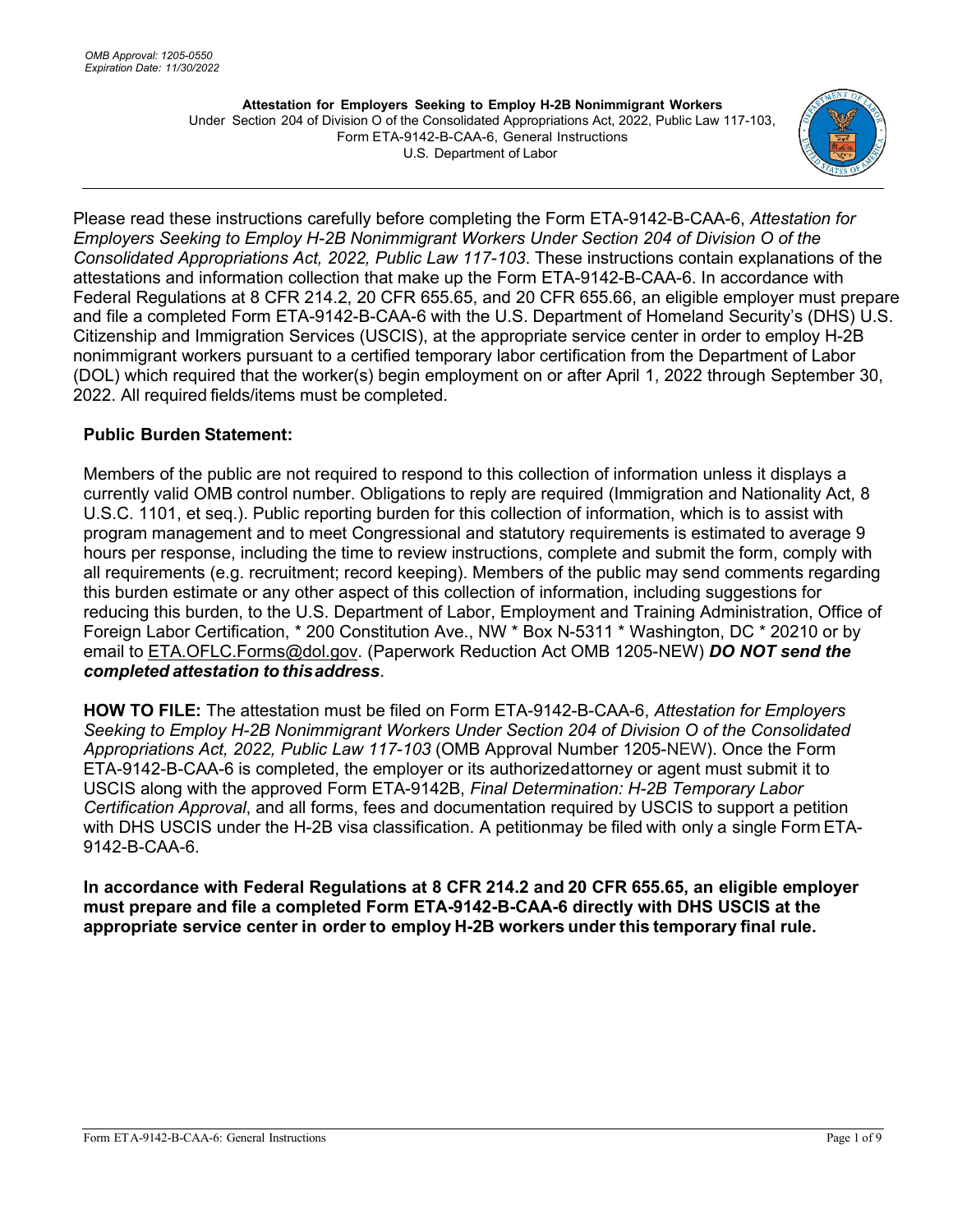

**ATTESTATIONS:** The employer must carefully read and agree to attestation statements (A) through (L) on the form and demonstrate agreement to accuracy and compliance by signing the form. An employer completes this attestation to document its agreement to abide by certain requirements as a condition of receiving authorization to employ certain nonimmigrant workers under the H-2B visa classification. This signed attestation form, along with all other supporting documentation and information, must be retained by the employer in accordance with 20 CFR 655.65, 20 CFR 655.56, and 29 CFR 503.17.

**Important Note:** These attestations do not apply to workers who have already been counted under the second half of FY 2022 H-2B (33,000) visa cap or those who are exempt from the FY 2022 H-2B visa cap.

Attestation (A): The employer must verify that it received a certified Form ETA-9142B, *H-2B Application for Temporary Employment Certification* and *Final Determination: H-2B Temporary Labor Certification Approval*, including all appendices, issued by DOL.

Attestation (B): The employer must verify that the approved Form ETA-9142B, *H-2B Application for Temporary Employment Certification* and *Final Determination: H-2B Temporary Labor Certification Approval,* including all appendices, issued by DOL contains a completed footer indicating the H-2B Case Number, Case Status, Determination Date, and validity period (i.e., certified start and end dates of work) and that the certified start date of work occurs on or after April 1, 2022 through September 30, 2022, and the certified end date of work has not elapsed.

Attestation (C): The employer must attest that it *is suffering irreparable harm or will suffer impending irreparable harm (that is, permanent and severe financial loss)* without the ability to employ all of the H-2B workers requested on the Form I-129 petition filed pursuant to 8 CFR 214.2(h)(6)(xii) in the job opportunity certified by DOL. Additionally, the employer must agree to provide all documents and records, as described below, in the event of an audit, investigation, or other request by DOL or DHS. The documents and records must provide evidence establishing that the employer met its burden to demonstrate that if the employer's business is unable to employ all of the H-2B workers requested on the Form I-129 petition filed with DHS USCIS, it is suffering irreparable harm or will suffer impending irreparable harm.

While the employer need not submit supporting documents with this attestation and H-2B petition, the employer must retain and be able to provide, at the time of filing the Form I-129 petition or upon request from DHS or DOL, all applicable type(s) of evidence to establish that the employer meets the irreparable harm standard, and mark each box that corresponds to these applicable type(s) of evidence. Providing only one form of evidence will not necessarily meet the irreparable harm standard. Such evidence may include, but is not limited to:

• Executed work contracts - Select this option if the employer has retained evidence that the business is suffering irreparable harm or will suffer impending irreparable harm due to the inability to meet existing contractual obligations without the services or labor of the H-2B workers in the job opportunity certified by DOL, including evidence of executed work contracts where the work commences during the second half of FY 2022 that have been cancelled or would be cancelled without the ability to employ all of the requested H-2B workers.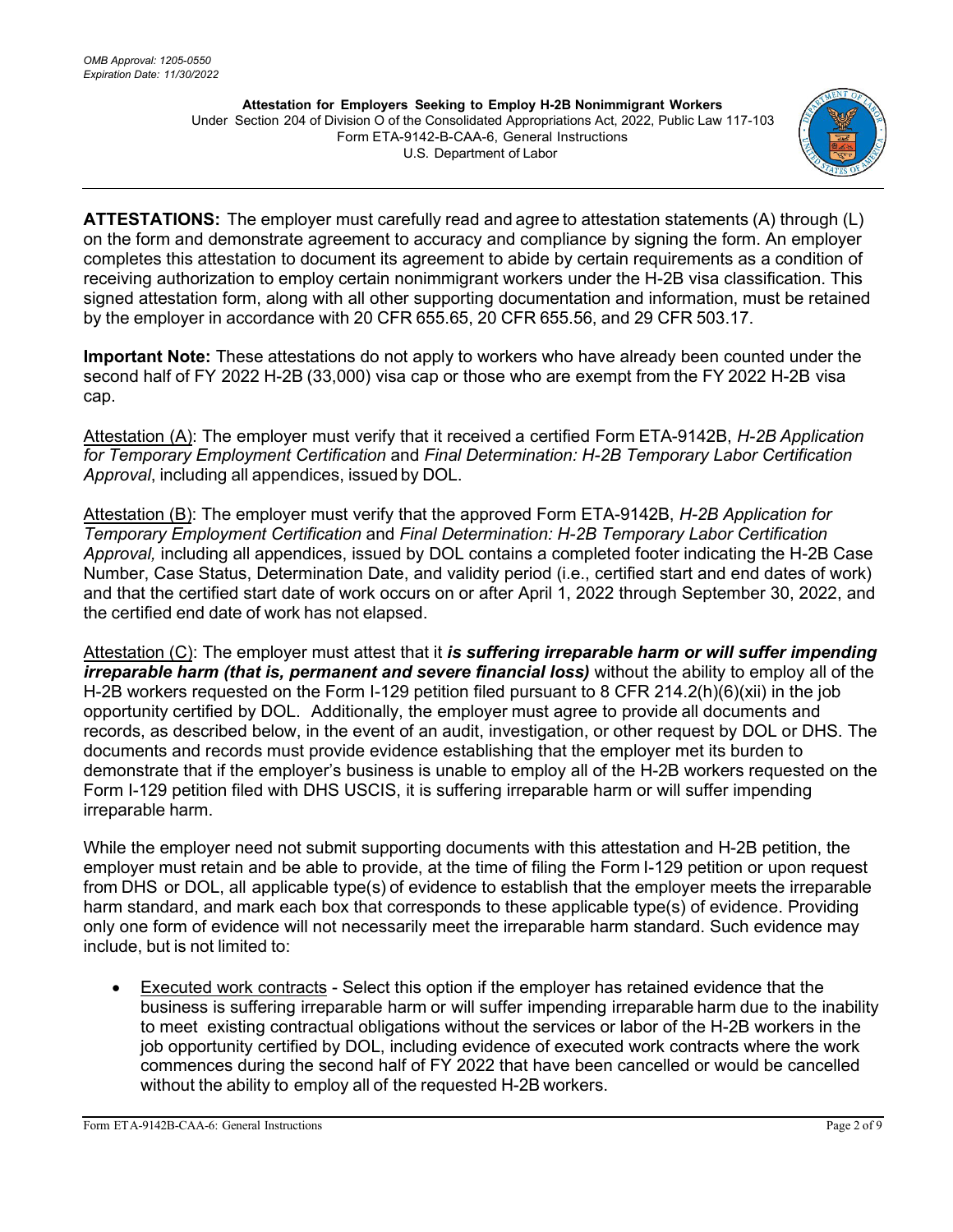

- Work orders, reservations, or other business arrangements Select this option if the employer has retained evidence that the business is suffering irreparable harm or will suffer impending irreparable harm due to the inability to meet business commitments based on work orders with clients or customers necessitating the services or labor to be performed, sales or reservations, or any other business arrangements demonstrating a commitment to deliver the services or labor needed where such work commences during the second half of FY 2022 that have been cancelled or would be cancelled without the ability to employ all of the requested H-2B workers.
- Financial records Select this option if the employer has retained evidence that the business is suffering irreparable harm or will suffer impending irreparable harm due to the inability to employ all of the requested H-2B workers in the job opportunity certified by DOL during the employer's period of need, as compared to prior years, such as financial statements (including profit/loss statements) comparing the period of need to prior years; bank statements, tax returns, or other documents showing evidence of current and past financial condition demonstrating an inability to pay debts/bills; and relevant tax records, employment records, or other similar documents showing hours worked and payroll comparisons from prior years to the current year.
- Payroll records or earnings statements Select this option if the employer has retained payroll records or other earnings statements as evidence that the business is suffering irreparable harm or will suffer impending irreparable harm due to the inability to employ all of the requested H-2B workers in the job opportunity certified by DOL, such as evidence showing the number of workers needed in the previous three fiscal years (i.e., FY 2019, 2020, and 2021) to meet the employer's temporary need as compared to those currently employed or were expected to be employed at the beginning of the start date of need certified by DOL. Such evidence must show, at a minimum, the number of H-2B workers requested, the number of H-2B workers actually employed, the dates of their employment, and their hours worked, particularly in comparison to the weekly hours stated on the approved temporary labor certification from DOL. If the employer selects this option, and obtains authorization to employ H-2B workers under this rule for the second half of FY 2022, the employer must also retain evidence, at a minimum, showing the number of H- 2B workers the employer's business claims are needed and the number of workers actually employed, including H-2B workers, the dates of their employment, and their hours worked, particularly in comparison to the weekly hours stated on the approved temporary labor certificationfrom DOL.
- Evidence of reliance on a certain number of workers to operate, based on the nature and size of the business - Select this option if the employer has retained evidence that the business is suffering irreparable harm or will suffer impending irreparable harm due to its reliance on the services or labor to be performed by H-2B workers in the job opportunity certified by DOL, based on the nature and size of the employer's business, such as documentation showing the number of workers it has needed to maintain its operations in prior years; or will in the near future need, including but not limited to; a detailed business plan, copies of purchase orders or other requests for good and services, or other reliable forecast of an impending need for workers.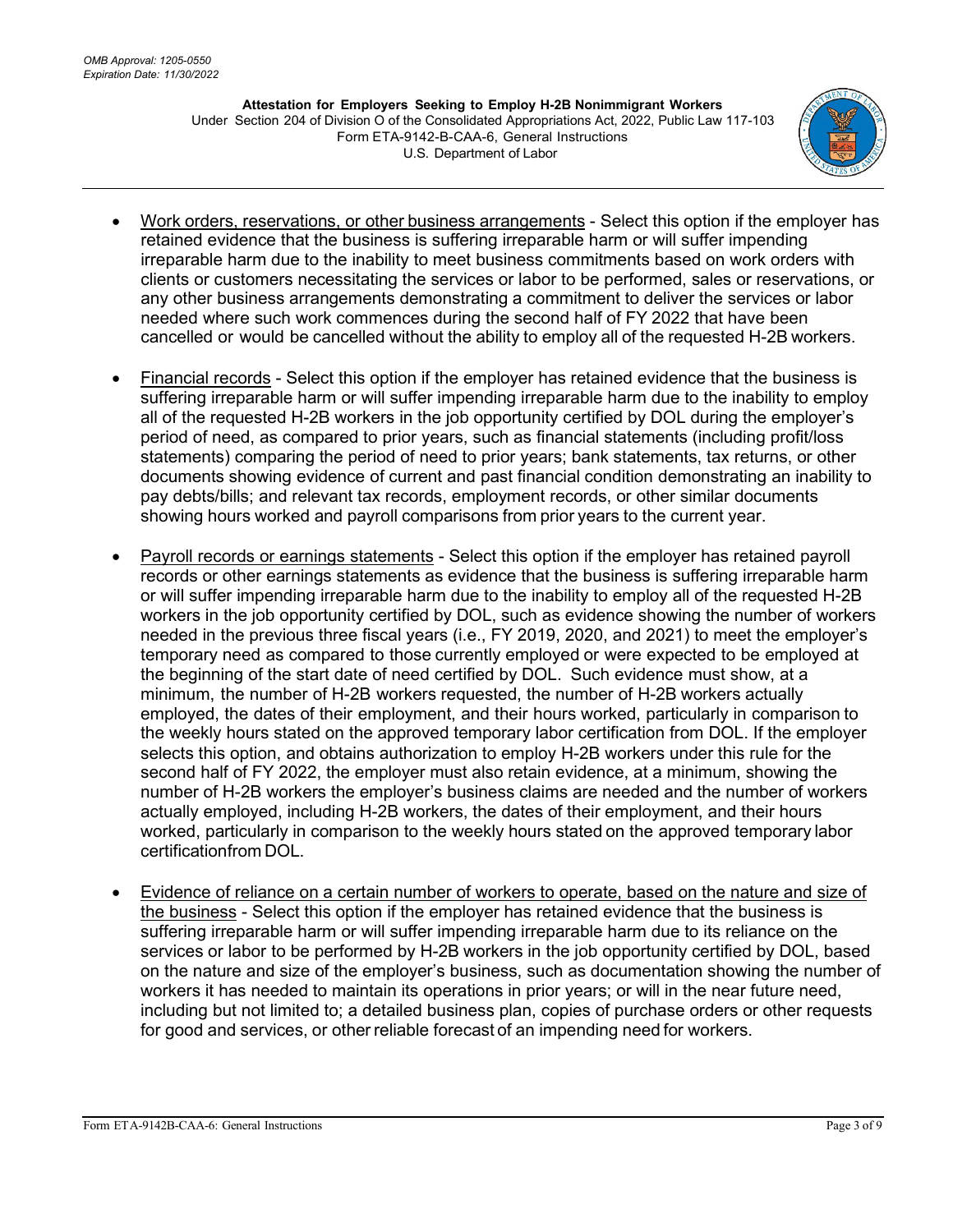

• Other types of evidence demonstrating irreparable harm - Select this option if the employer has retained other evidence that the business is suffering irreparable harm or will suffer impending irreparable harm which is not covered by any one of the types of documents listed above. Once selected, the employer must use the free text field to identify the evidence retained, including the type(s) or name(s) of the documents, timeframes (e.g., year, service period) covered by the document(s), and a brief description of the business commitment or service transaction related to the document.

**Important Note:** If an audit, investigation, or other request for documentation occurs, DHS or DOL will review all evidence to confirm that the employer properly attested and established to DHS its business needs. The attestation, however, only constitutes *prima facie* evidence that the employer satisfies the eligibility requirements for petitions filed under 8 CFR 214.2(h)(6)(xii). If DHS subsequently finds that the evidence does not support the employer's attestations, DHS may deny the petition or, if the petition has already been approved, revoke the petition at any time consistent with existing regulatory authorities. In addition, where the employer has not shown sufficient proof of irreparable harm, DOL may independently take enforcement actions, including, among other things, debarring the employer from the H-2B program for 1 to 5 years from the date of the final agency decision, which also disqualifies the debarred party from filing any labor certification applications or labor condition applications with DOL for the same period set forth in the final debarment decision.

Attestation (D): The employer must attest that it has a *bona fide* temporary need for the total number of H-2B worker positions certified on its certified Form ETA-9142B, *Final Determination: H-2B Temporary Labor Certification Approval*.

Attestation (E): If the employer submits a Form ETA-9142B-CAA-6 and I-129 petition to DHS USCIS, reflecting a start date of need 30 or more days after the certified start date of work, as shown on the approved labor certification from DOL, the employer must attest that it will complete a new assessment of the United States labor market to include the steps described below.

Attestation (E)(1): The employer must agree that it will place a new job order for the job opportunity with the State Workforce Agency (SWA) serving the area of intended employment not later than the next business day after submitting the I-129 petition for H-2B worker(s), and inform the SWA that the job order is being placed in connection with a previously submitted and certified *Application for Temporary Employment Certification* for H-2B workers by providing the SWA with the unique DOL case number identified on the certified Form ETA-9142B. The job order must contain the job assurances and contents set forth in 20 CFR 655.18 for recruitment of U.S. workers at the place of employment, and remain posted for at least 15 calendar days. The employer must also follow all applicable SWA instructions for posting job orders and receive applications in all forms allowed by the SWA, including online applications.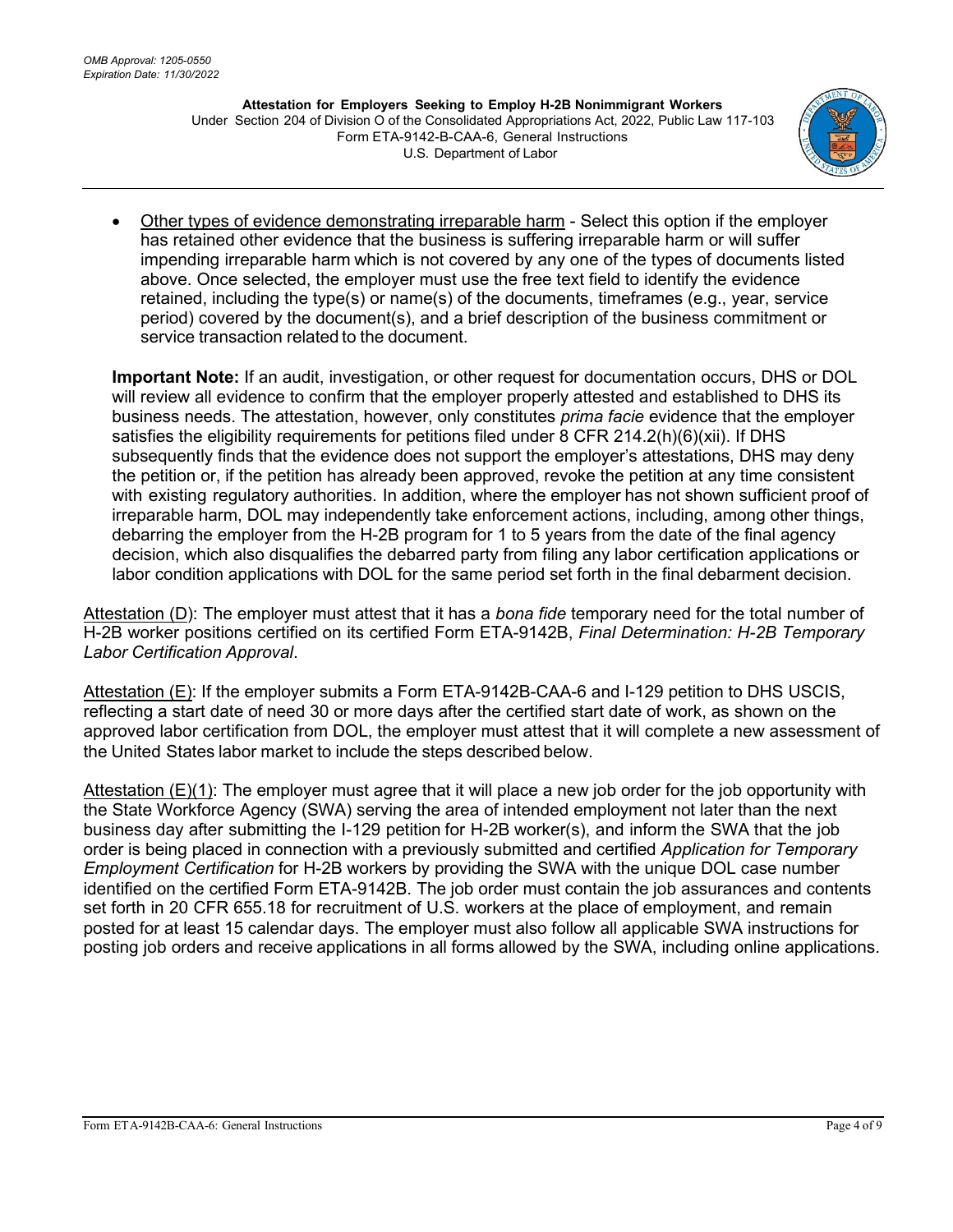

Attestation  $(E)(2)$ : During the period of time the SWA is actively circulating the job order for intrastate clearance, the employer must agree to contact, by email or other available electronic means, the nearest comprehensive American Job Center (AJC) serving the area of intended employment where work will commence or, if a comprehensive AJC is not available, the nearest affiliate AJC serving the area of intended employment where work will commence. Upon contacting the AJC, the employer must request staff assistance advertising and recruiting U.S. workers for the job opportunity, and provide to the AJC the unique identification number associated with the job order placed with the SWA or, if unavailable, a copy of the job order.

**Important Note:** DOL offers an online service for employers to locate the nearest AJC at <https://www.careeronestop.org/> and by selecting the "Find Local Help" feature on the main homepage. This feature will navigate the employer to a search function called "Find an American Job Center" where the city, state or zip code covering the geographic area where work will commence can be entered. Once entered and the search function is executed, the online service will return a listing of the name(s) of the AJC(s) serving that geographic area as well as contact option(s) and an indication as to whether the AJC is a "comprehensive" or "affiliate" center.

Employers must contact the nearest "comprehensive" AJC serving the area of intended employment where work will commence or, where a "comprehensive" AJC is not available, the nearest "affiliate" AJC. A "comprehensive" AJC tends to be a large office that offers the full range of employment and business services, and an "affiliate" AJC typically is a smaller office that offers a self-service career center, conducts hiring events, and provides workshops or other select employment services for workers. Because a "comprehensive" AJC may not be available in many geographic areas, particularly among rural communities, the employer must contact the nearest "affiliate" AJC serving the area of intended employment where a "comprehensive" AJC is not available.

Attestation (E)(3): During the period of time the SWA is actively circulating the job order for intrastate clearance, the employer must agree to make reasonable efforts to contact, by mail or other effective means, its former U.S. workers who were furloughed and laid off during the period beginning January 1, 2020, until the date the I-129 petition is submitted to DHS, and those who were employed in the occupation at the place of employment during calendar years 2020 and 2021. However, employers are not required to contact U.S. workers who were terminated for cause or who abandoned the worksite, as defined in 20 CFR 655.20(y). The employer must provide each former U.S. worker a full disclosure of the terms and conditions of the job order, and solicit their return to the job. Employers are required to maintain documentation to be submitted in the event of an audit or investigation sufficient to prove contact with each former U.S. worker consistent with document retention requirements under 20 CFR 655.56. This documentation may, for example, consist of a copy of a form letter sent to all former employees, along with evidence of its transmission (postage account, address list, etc.).

**Important Note**: The employer must agree to make the required contact(s), the disclosures, and solicitation to return, as required by this attestation, in a language understood by the worker, as necessary or reasonable. This requirement would apply, for example, in situations where one or more employees who do not speak English as their primary language and who have a limited ability to read, write, speak, or understand English in order to make informed decisions. Consistent with existing language requirements in the H-2B program, DOL intends to broadly interpret the necessary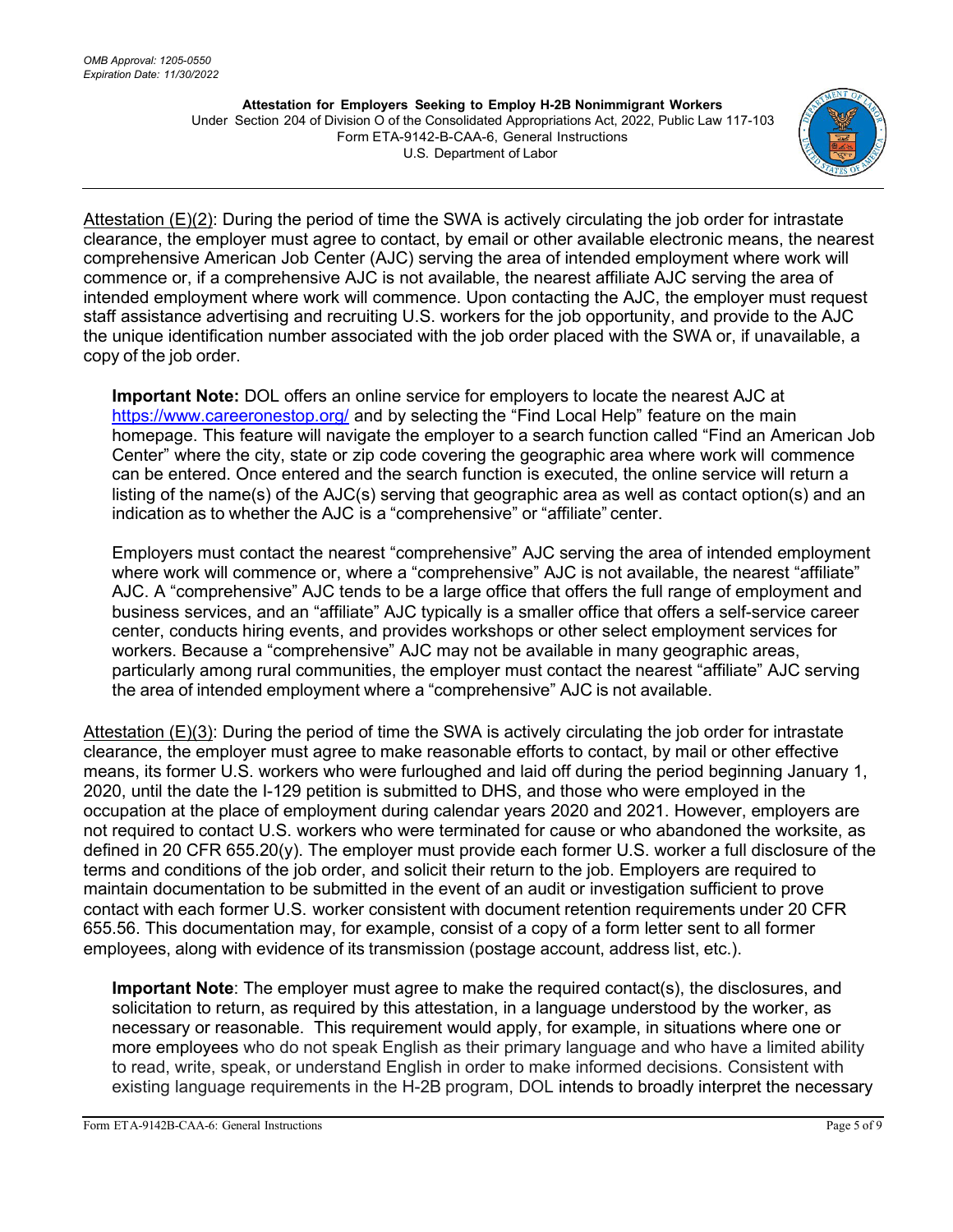

or reasonable qualification and apply the exemption only in those situations where having the job order translated into a particular language would both place an undue burden on an employer and not significantly disadvantage the employee.

Attestation (E)(4): During the period of time the SWA is actively circulating the job order for intrastate clearance, the employer must agree to provide written notice of the job opportunity to the bargaining representative(s), as required by any collective bargaining agreement, of the employer's employees in the occupation and area of intended employment, consistent with 20 CFR 655.45(a), or if there is no bargaining representative, to post the job order in the places and manner described in 20 CFR 655.45(b).

- *Contacting the Bargaining Representative*: If there is a bargaining representative for any of the employer's employees in the occupation and area of intended employment, the employer must provide written notice of the job opportunity, by providing a copy of the approved *Application for Temporary Employment Certification* and the job order. An employer governed by this notification requirement must include information in its recruitment report that confirms that the bargaining representative(s) was contacted, that the approved application and job order were sent, and notified of the position openings and whether the organization referred qualified U.S. worker(s), including the number of referrals, or was non-responsive to the employer's requests.
- *Posting Notice of the Job Opportunity*: If there is no bargaining representative, the employer must post the availability of the job opportunity in at least 2 conspicuous locations at the place(s) of anticipated employment or in some other manner that provides reasonable notification to all employees in the job classification and area in which the work will be performed by the H-2B workers. Electronic posting, such as displaying the notice prominently on any internal or external Web site that is maintained by the employer and customarily used for notices to employees about terms and conditions of employment, is sufficient to meet this posting requirement as long as it otherwise meets the requirements of this section. The notice must meet the requirements under 20 CFR 655.41 and be posted for at least 15 consecutive business days. The employer must maintain a copy of the posted notice and identify where and when it was posted in accordance with 20 CFR 655.56.

**Important Note**: Consistent with the contact requirement under Attestation (E)(3), the employer must agree to make the required notification(s) and provide the disclosures required by this attestation in a language understood by the worker, as necessary or reasonable.

Attestation (E)(5): Where the occupation or industry is traditionally or customarily unionized, during the period of time the SWA is actively circulating the job order for intrastate clearance, the employer must agree to contact (by mail, email or other effective means) the nearest American Federation of Labor and Congress of Industrial Organizations (AFL-CIO) office covering the area of intended employment to provide written notice of the job opportunity, by providing a copy of the job order placed, and request assistance in recruiting qualified U.S. workers for the job opportunity.

**Important Note:** To determine which occupations are traditionally and customarily unionized, and to obtain information about the proper AFL-CIO office to contact, employers should search the resources available on the OFLC website, under the "Customarily Unionized H-2B Occupations" tab on the lefthand side of the OFLC homepage: https://www.dol.gov/agencies/eta/foreign-labor.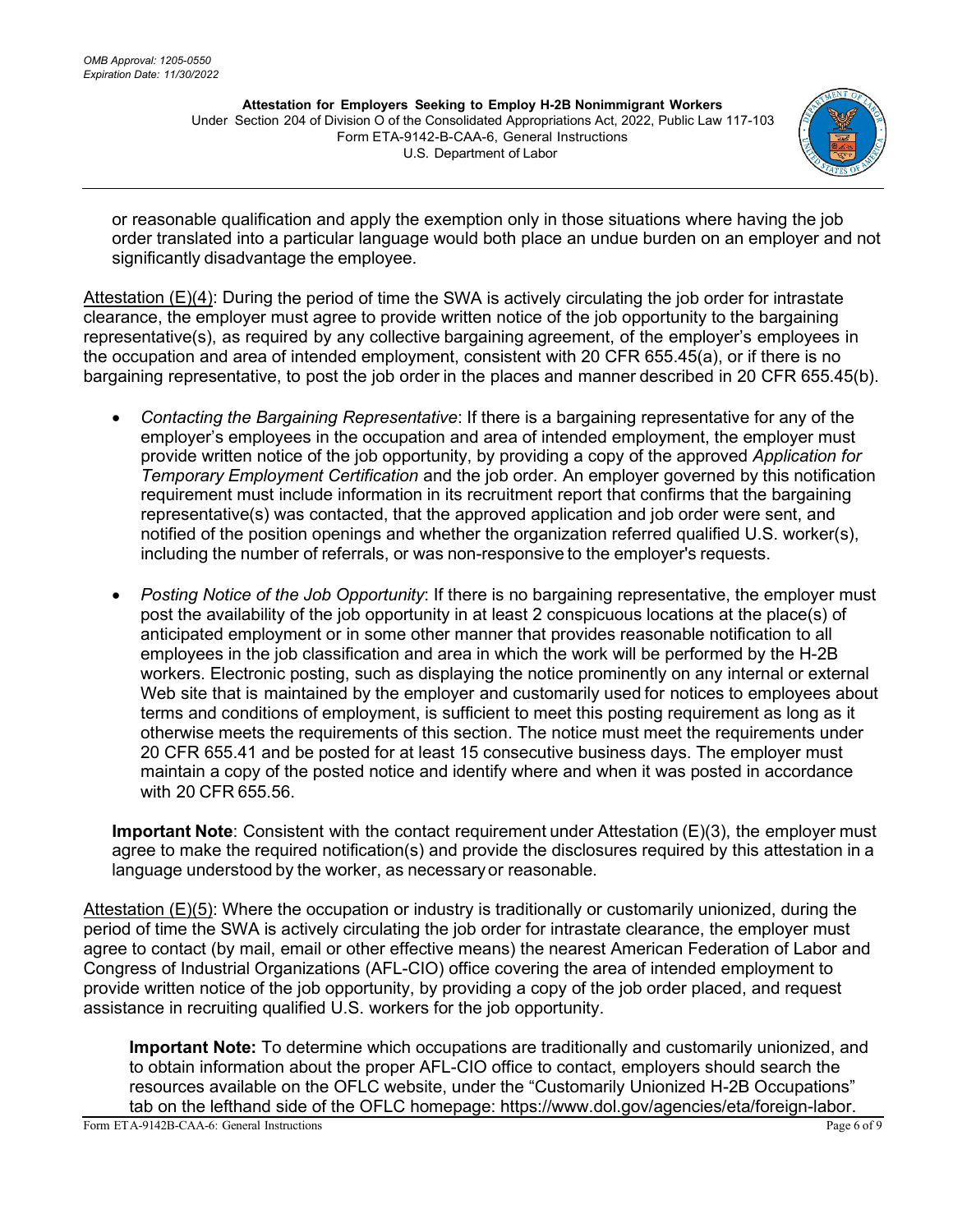

When applicable, the employer must include information in its recruitment report confirming that the AFL-CIO office was contacted and notified in writing of the job opportunity or opportunities. In the recruitment report, the employer must state whether the nearest AFL-CIO office referred qualified U.S. worker(s), including the number of referrals, or indicate that it was non-responsive to the employer's requests. The employer must retain all documentation establishing that it has contacted the AFL-CIO office and submit all such information upon request from the Departments.

Documentation or evidence that would help employers establish that the appropriate AFL-CIO office was contacted, may include, but is not limited to: documentation proving the job order was shipped and delivered to the AFL-CIO office (e.g. copy of the job order along with the certificate of shipment provided by the U.S. Postal Service and other courier mail or parcel delivery services and/or any other form of delivery confirmation); evidence confirming that the job order, along with a request for assistance to recruit workers, was in fact emailed to the appropriate AFL-CIO office (e.g. copies of emails); phone records accompanied by proof of a follow-up email sending the job order to the appropriate AFL-CIO office; copies of any correspondence exchanged (e.g. letter, email) between the employer and the AFL-CIO office regarding worker referrals.

Attestation (E)(6): The employer must agree to offer the job to any qualified and available U.S. worker who applies or is referred for the job opportunity until the date on which the last H-2B worker departs for the place of employment, or 30 days after the last date on which the SWA job order is posted, whichever is later. The employer must attest that it understands that applicants can be rejected only for lawful jobrelated reasons, consistent with 20 CFR 655.40(a). If the employer wishes to interview U.S. applicants, DOL reminds the employer that it must conduct the interviews by phone or provide a procedure for the interviews to be conducted in the location where the worker is being recruited so that the worker incurs little or no cost. The employer must not provide H-2B workers with more favorable treatment in whether it requires or in howit conducts interviews.

Attestation (F): The employer must attest that it will comply with all Federal, State, and local employmentrelated laws and regulations, including, where applicable, health and safety laws and laws related to COVID-19 worker protections; any right to time off or paid time off for COVID-19 vaccination, or to reimbursement for travel to and from the nearest available vaccination site; and must notify any H-2B workers approved under the supplemental cap, in a language the workers understand as necessary or reasonable, that all persons in the United States, including nonimmigrants, have equal access to COVID-19 vaccines and vaccine distribution sites.

Attestation (G): The employer must attest that each of the workers it requests and/or instructs to apply for a nonimmigrant visa under the Form I-129 petition, whether currently named or unnamed, has been issued an H-2B visa or was otherwise granted H-2B status during one of the last 3 fiscal years (Fiscal Years 2019, 2020, or 2021), unless the Form I-129 petition submitted to DHS USCIS, as indicated in Box #5 of the attestation, requests a national(s) of El Salvador, Guatemala, Honduras, or Haiti who is not subject to a returning worker requirement, consistent with 8 CFR 214.2(h)(6)(xii)(A)(*2*).

Form ETA-9142B-CAA-6: General Instructions **Page 7** of 9 Attestation (H): The employer must agree to retain, for a period of 3 years from the date of certification, a copy of the signed attestation form, evidence establishing that its business meets the standard described in paragraph (C) of the attestation, and, if applicable, proof of recruitment efforts set forth in 20 CFR  $655.65(a)(6)(i)-(v)$  and a recruitment report that meets the requirements set forth in 20 CFR 655.48(a)(1)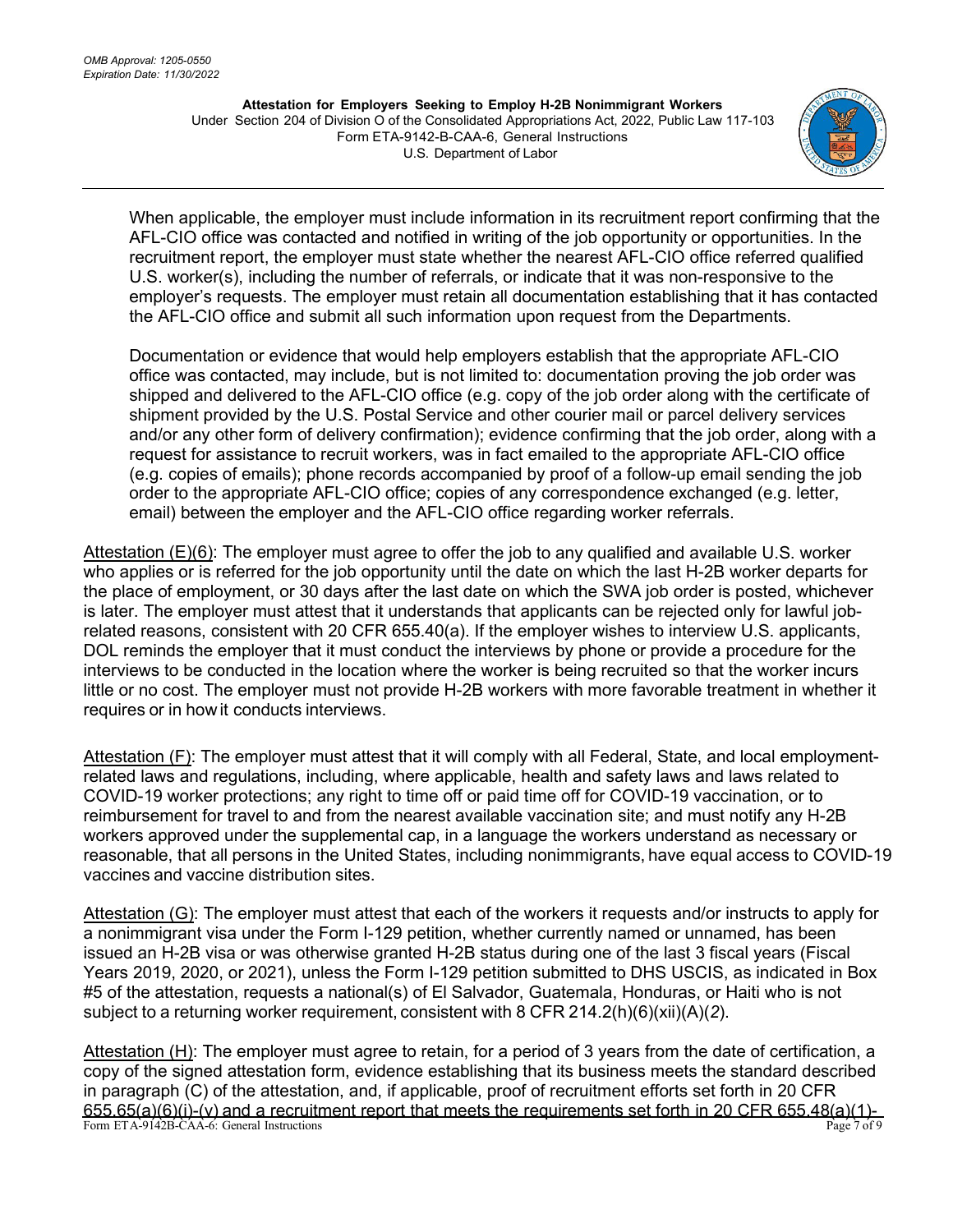

(4), and (7), consistent with the document retention requirements under 20 CFR 655.66, 20 CFR 655.56, and 29 CFR 503.17. In addition, the employer must agree to provide this documentation to a DHS or DOL official upon request.

Attestation (I): The employer must agree to retain documentary evidence establishing that each of the workers it is requesting on the Form I-129 petition, whether named or unnamed, are only workers who have been issued an H-2B visa or otherwise granted H-2B status during one of the last 3 fiscal years (Fiscal Years 2019, 2020, or 2021), unless the Form I-129 petition submitted to DHS USCIS, as indicated in Box #5 of the attestation, requests a national(s) of El Salvador, Guatemala, Honduras, or Haiti who is not subject to a returning worker requirement, consistent with 8 CFR 214.2(h)(6)(xii).

Attestation (J): The employer must agree to comply with all assurances, obligations, and conditions of employment set forth in the *Application for Temporary Employment Certification* (Form ETA-9142B and all Appendices) certified by the DOL for its job opportunity. Employers are reminded to review and ensure they understand the obligations and assurances of Appendix B of Form ETA-9142B.

Attestation  $(K)$ : The employer must agree to fully cooperate with any compliance review, evaluation, verification or inspection conducted by DHS, including an on-site inspection of the employer's facilities, interview of the employer's employees and any other individuals possessing pertinent information, and review of the employer's records related to the compliance with immigration laws and regulations, including but not limited to evidence pertaining to or supporting the eligibility criteriafor the FY 2022 supplemental allocation outlined in paragraph 8 CFR 214.2(h)(6)(xii)(B), as a condition for the approval of the H-2B petition.

Attestation (L): The employer must agree to fully cooperate with any audit, investigation, compliance review, evaluation, verification or inspection conducted by DOL, including an on-site inspection of the employer's facilities, interview of the employer's employees and any other individuals possessing pertinent information, and review of the employer's records related to the compliance with applicable laws and regulations, including but not limited to evidence pertaining to or supporting the eligibility criteria for the FY 2022 supplemental allocation outlined in paragraphs 20 CFR 655.65(a) and 655.66(a), as a condition for the approval of the H-2B petition. Pursuant to 20 CFR Part 655, Subpart A and 29 CFR 503.25, the employer must agree not to impede, interfere, or refuse to cooperate with an employee of the Secretary who is exercising or attempting to exercise DOL's audit or investigative authority.